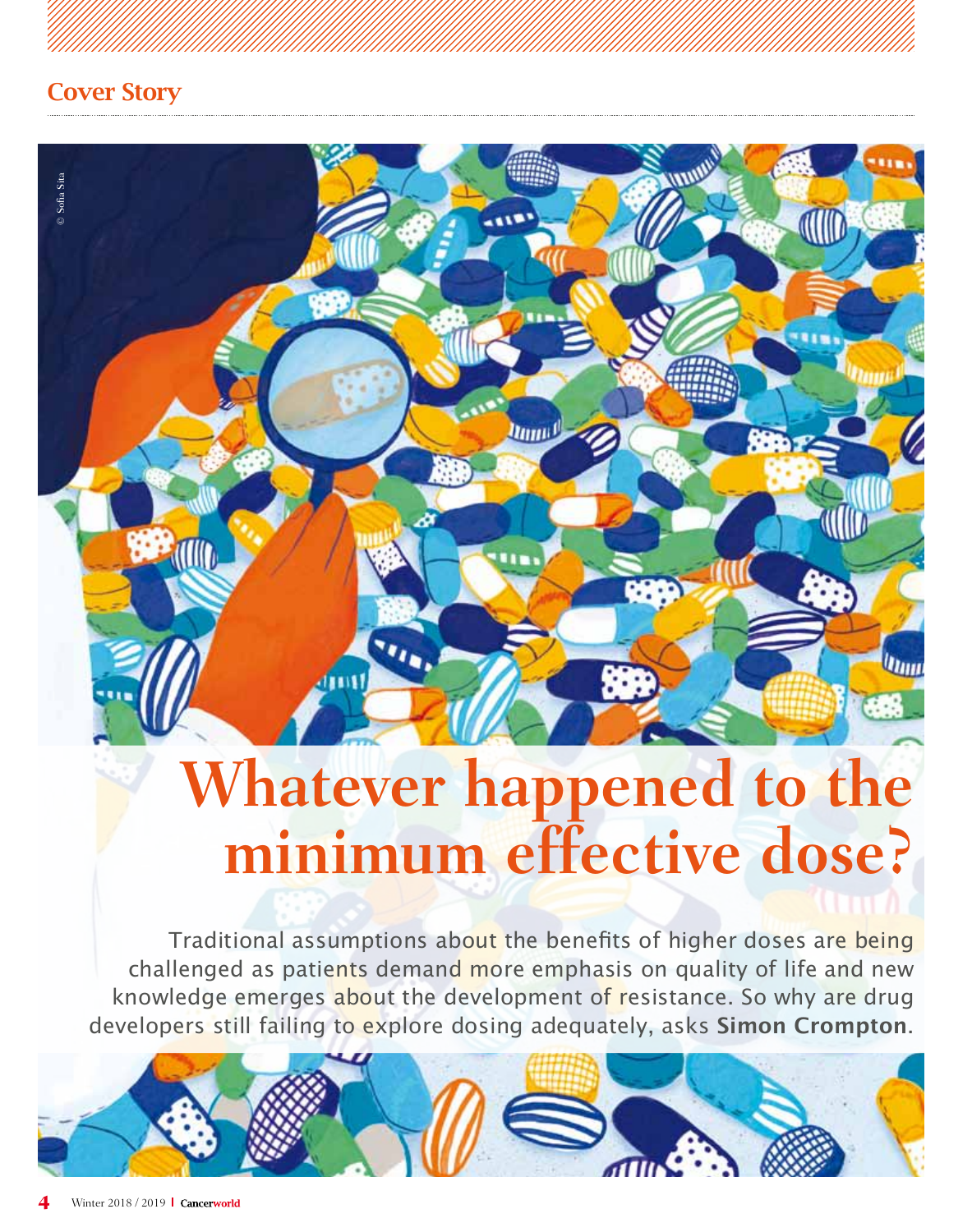Five years ago, at a major ASCO<br>event, the head of haematology and oncology products at<br>the US results the EDA called event, the head of haematol-**L** ogy and oncology products at the US regulator, the FDA, called out the "terrible job" drug developers were doing in exploring dosing. "The emphasis in clinical trials is primarily on efficacy," said Richard Pazdur, "and drug companies don't want to do phase II dosing studies to determine whether the maximum tolerated dose is the optimal dose."

ASCO's Chief Medical Officer, Richard Schilsky, backed him. "We need to do a better job of balancing the benefits and risks," he said, "identifying the drug dose at which efficacy is maximised and toxicity minimised."

With two such major figures telling it like it is, one might have expected this to mark a turning point – a wake-up call that too many oncology drug approvals are on the basis of the high doses trialled, which then simply get absorbed into practice. But it wasn't. Speaking recently to *Cancer World*, Schilsky sees no movement. "I fully stand by the comments I made and note that not much has changed since they were made," he says.

The fizz of excitement about designer drugs heralding an end to blunderbuss toxic approaches appears to have fallen flat. The 'hit it hard, hit it often' paradigm seems to have become so firmly ingrained into developing cancer drugs for approval that finding the minimum effective dose – above which there is added toxicity but no added benefit – is still an ill-funded, dimly lit corner of the research agenda.

The failure of drug developers to do the work needed to understand how their products can be used to greatest effect is being challenged by major figures in Europe as well as the US. Writing recently in *Cancer World*, Denis Lacombe, director of the European Organisation for Research and Treatment of Cancer, commented that current models are "heavily driven by commercial interests" using "a chaotic approach" that fails to provide answers to critical questions asked by treating physicians and patients (*Cancer World* 80, October 2017). He called for research to be re-engineered around the needs of the patient.

# "Very few trials, sadly, are asking major strategic questions beyond drug approval"

Patient groups too are voicing concerns. Hans Scheurer, President of Myeloma Patients Europe,says that too few phase II studies examine the lowest effective dose. "The approach is a bad one, especially when you look at patients with an incurable disease like multiple myeloma, because having a good quality of life for the remaining months and years is so important for many people."

The consequences of high toxicity doses can be far-reaching on patients' quality of life, particularly when the disease is incurable and many lines of treatment are tried as resistance continually develops. But severe side effects can lead to another life-threatening problem: non-adherence. A survey by the CML Advocates Network, which connects 118 chronic myeloid leukaemia patient organisations across Europe, found that only one third of patients are highly adherent. One of the most significant factors behind non-adherence was side effects: 41% of patients with well-controlled side effects were highly adherent, while those having considerable difficulty with side effects were only 25% adherent.

#### Evidence on dosing

The tantalising irony is that there is a developing body of evidence – gained more from academia than commercial trials – that less aggressive, low dose or intermittent dose approaches hold exciting potential, particularly for controlling cancers that cannot be cured.

At a time when awareness of cancer overtreatment is burgeoning, and watchful approaches to prevent unnecessary surgery in prostate, breast and other cancers are gaining ground, traditional 'cure at any cost' drug development paradigms are also beginning to be questioned.

For example, a recent article in the journal *Leukemia* said that current dosing of the drug pomalidomide for myeloma was based on very little comparative data, and there was a significant scientific rationale for using it on alternate days rather than daily. "Very few trials, sadly, are asking major strategic questions beyond drug approval," said lead author Thilo J Zander, head of Lymphoma and Myeloma Services at the Lucerne Cancer Centre in Switzerland. "Pomalidomide might be one good example of how substantial amounts of money may be saved, probably without affecting patient outcome, by using a different dose or schedule than in the registration trial."

Similarly, studies have indicated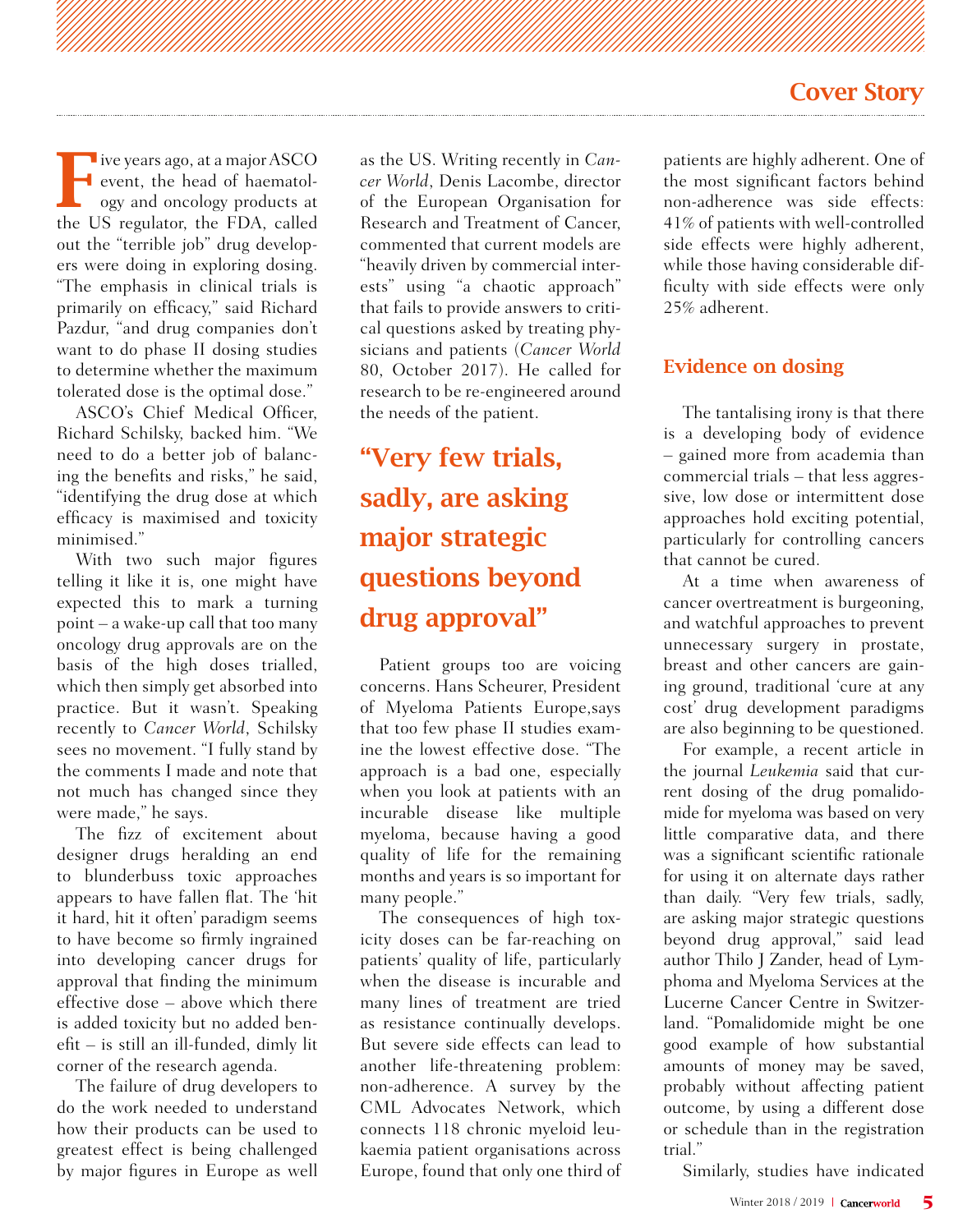the effectiveness of lower doses of pembrolizumab for non-small cell lung cancer, and shorter treatment with trastuzumab for HER2+ breast cancer. The problem, as Zander points out, is that once a drug has been approved at a particular dose and schedule, then it becomes very hard to conduct trials exploring lower doses and durations. And even if such studies follow after initial approval, the timescales involved can make them redundant as science moves on.

A UK government-funded trial comparing six months of adjuvant trastuzumab against a year for HER2+ positive breast cancer, shows the risks of de-escalation studies being overtaken by events. The Persephone trial started recruiting in 2007, but – being an adjuvant trial  $-$  it took more than ten years to complete.

 The results, presented at ASCO in 2018, showed that six months is as effective as a year, and is associated with lower cardiac risk. By that time, however, Roche, the developers of trastuzumab, had already got EMA and FDA approval for a new combination treatment involving the addition of pertuzumab to trastuzumab, with the latter being given for one year.

If the new combination treatment is adopted as the standard of care (currently the UK's NICE is recommending against this), then efforts to show that trastuzumab is as effective using half the duration specified in the approved combination protocol would have to start all over again.

Among patient advocacy groups and many clinicians, the fear is that there are few incentives to investigate the potential of lower dosing, drug holidays or stopping treatment – particularly for drug companies. Lower doses means reduced rev-

"There's no commercial interest in measuring the impact of low dosing... This is quite bad news for us"

enue, so why fund the trials? That leaves researchers having to cover the increasingly onerous cost of drugs. The issue is getting high on the patient advocate agenda, says Jan Geissler, co-founder of the CML Advocates Network.

"There's probably no commercial interest in measuring the impact of low dosing on disease and quality of life. There's little academic funding, it's hard to recruit patients and little probability of academics and clinicians getting into high tier publications on the subject. Where's the incentive to run this? This is quite bad news for us."

#### Pioneering blood cancers

Despite the disincentives and difficulties, less aggressive approaches to treating cancer as a chronic disease are being pioneered in some blood cancers. Chronic myeloid leukaemia is the classic example of a disease where modern drugs (notably TKIs) have led to a dramatic improvement of survival since their introduction in the early 21st century. There is no evidence as yet to show that CML can ever be cured by these drugs, but most people living with CML can now

expect a near normal lifespan if they adhere to treatment, and those with the lowest levels of residual disease have a chance of discontinuing treatment, with 50% remaining free from relapse over the long term.

There are now good data showing the effectiveness of lower dosages of TKIs. Andreas Hochhaus, head of the Haematology and Medical Oncology Department at the University Medical Centre Jena in Germany, and one of CML's leading drug researchers, is emphatic that the data has to be there to confirm the right drug level and schedule to control disease. Simply reducing or stopping treatment without supporting research runs the risk of encouraging resistance. "All the discussion on lower doses for better tolerability is very dangerous as long as you don't have data for it," he says.

The data on dosing in CML has been hard-won. Hochhaus observes that four of the five inhibitors available – nilotinib, dasatinib, bosutinib and ponatinib – were originally approved at too high doses, and severe side effects in trial subjects resulted in new studies at lower doses. The FDA suspended sales of ponatinib in 2013, a year after original approval, because of an increased number of blood clots in patients taking the drug, and gave

"All the discussion on lower doses for better tolerability is very dangerous as long as you don't have data for it"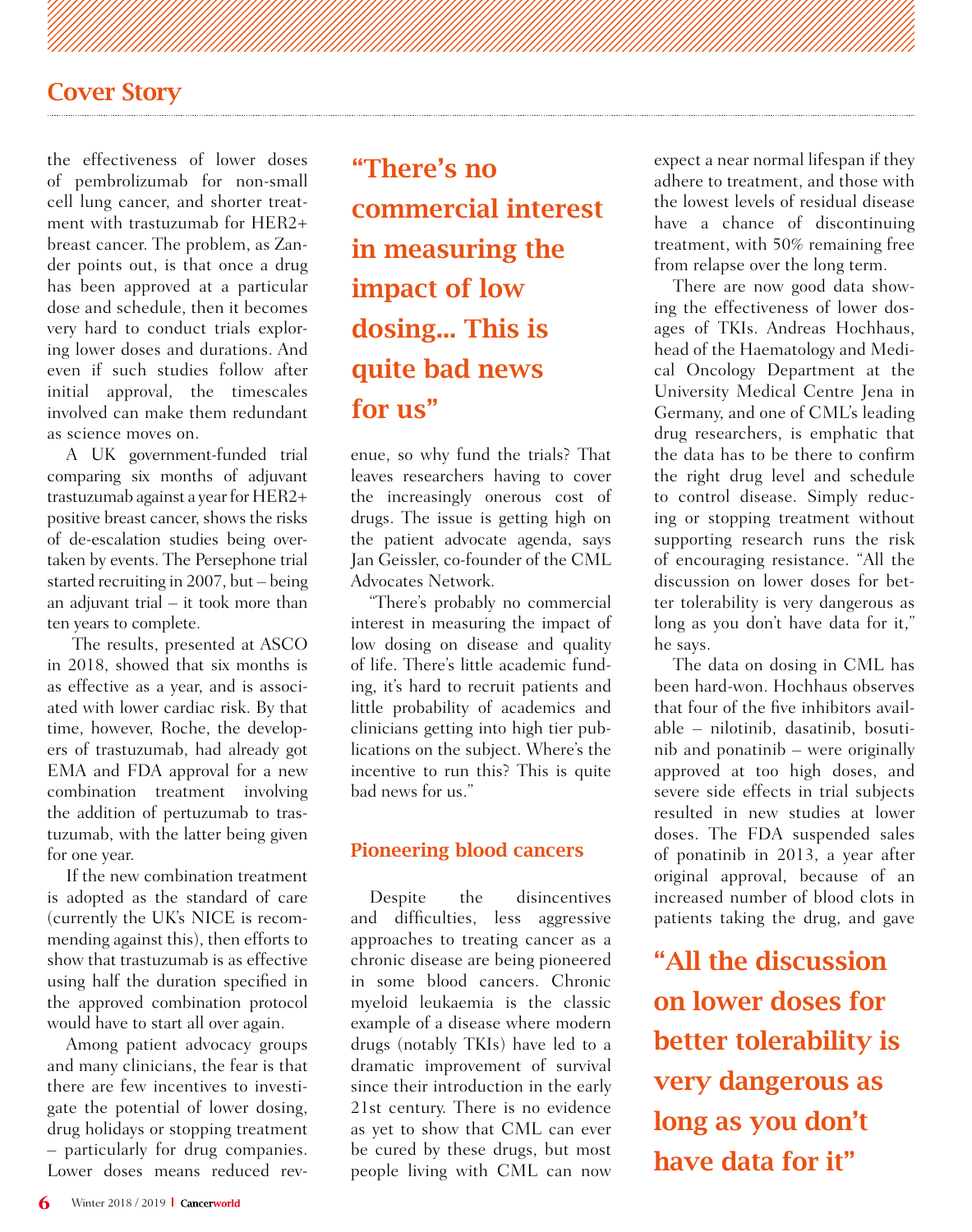the drug new approval at lower doses in 2016.

For Hochhaus, discontinuation of treatment is as important to investigate as lower dosing. "In CML, I'm now quite happy at the doses currently in clinical use. I think it's better to discontinue treatment."<br>Recent trials demonst

demonstrating that some CML patients who have achieved a stable deep molecular response on TKIs can safely stop taking the drug have given rise to the concept of treatment free remission (TFR). Around one third of patients successfully discontinue treatment, with the option of returning to treatment if relapse occurs.

Similar strategies have been found to work in follicular lymphoma. And where blood cancers lead, others can follow, says Hochhaus. "It's about not aiming to eradicate the disease, but silencing the disease," he says.

"We're also seeing TFR in ongoing palliative treatment of inoperable colorectal cancer where there is a very good response to chemotherapy. You can't continue it for ever, but studies have shown that you can quite successfully stop and restart as needed.

"There are more and more diseases in haematology and oncology where a good response to stopping and restarting is possible, and the applications are quite broad. It's clear we can learn from CML."

#### Re-thinking resistance

The need to pay more attention to quality of life issues, as people live longer with cancer, is a compelling incentive to increase efforts to better define the minimum effective dose and duration. But this is



about more than maximising quality of life. One of the main lessons learnt from 20 years of personalised cancer medicine is that resistance kills, and dose and duration are now taking centre stage in new strategies aimed at slowing the emergence of resistant clones, particularly in solid tumours.

Advances in our understanding of resistance, backed by early clinical evidence, suggest that stopping and starting treatment, in a calibrated response to treatment-affected changes in the tumour, can encourage competition between cells and prevent or delay resistant clones from gaining free-rein.

Recent studies by Robert Gatenby and his team from the Cancer Biology and Evolution Program at the Moffitt Cancer Center, in Florida, challenge current treatment protocols in metastatic prostate cancer, where normally the same drug is given at the maximum possible dose

over and over again until progression. The Moffitt work opens up the possibility of another option.

In a pilot clinical trial reported last year, the Moffitt researchers treated 11 patients with metastatic castrate-resistant prostate cancer with abiraterone until their

"There are more and more diseases in haematology and oncology where a good response to stopping and restarting is possible. We can learn from CML"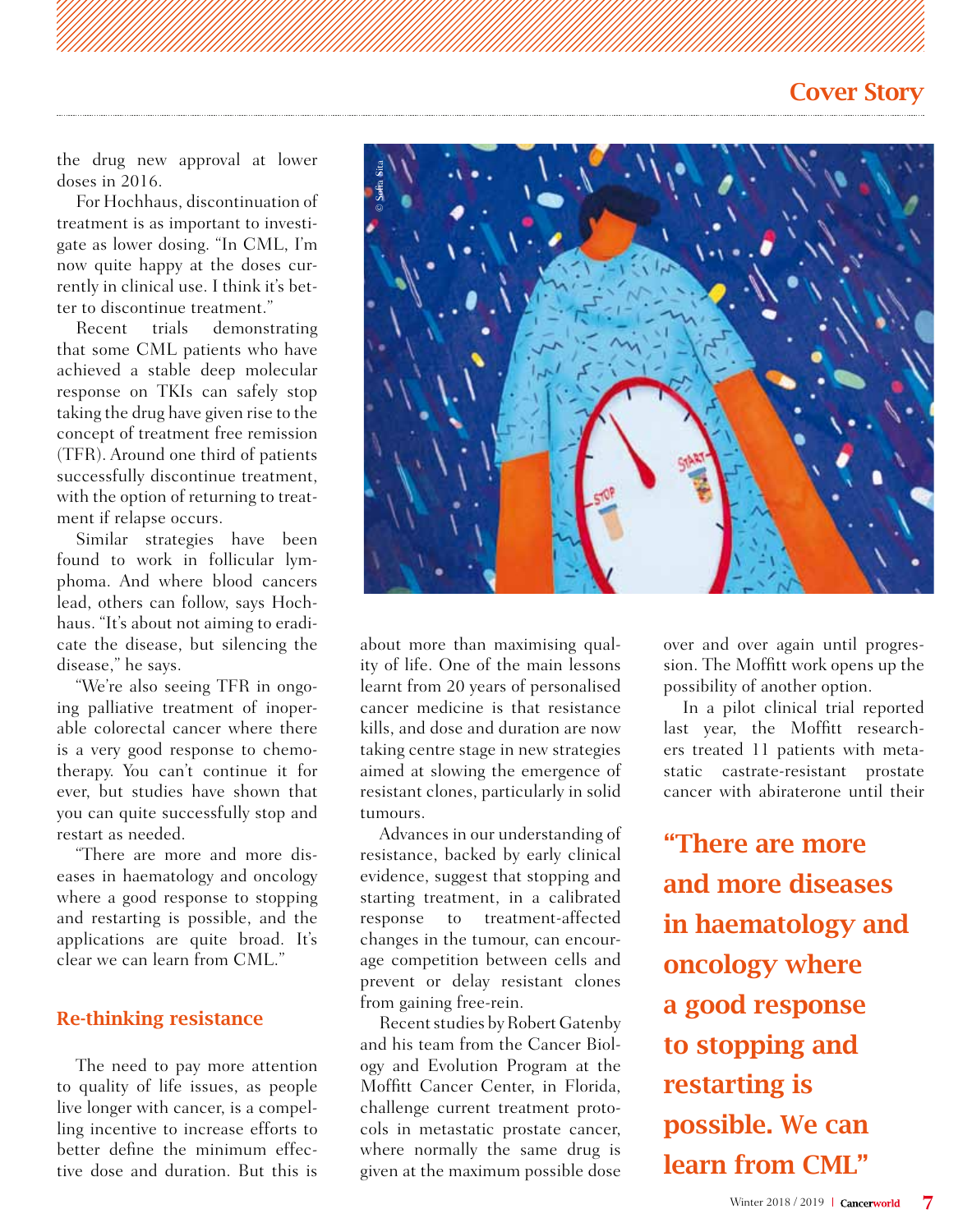PSA level dropped to half the pretreatment level. At that point, they stopped treatment until PSA reached pre-treatment levels, and then treated again. The tumours grew but remained treatable because treatment-sensitive cells could keep competing with treatment-resistant cells.

The trial found that time to progression was increased compared to standard treatment, and this was achieved with a lower cumulative dose. Some patients received treatment less than once a year. The Moffitt researchers now plan further clinical trials of this 'adaptive therapy' approach for melanoma, ovarian, thyroid, breast and lung cancer as well as prostate cancer.

Hitting tumours as hard as possible for as long as possible with the maximum tolerated dose becomes the norm to achieve these endpoints

Charles Swanton, Leader of the Cancer Evolution and Genome Instability Laboratory at the Francis Crick Institute in London and Cancer Research UK's Chief Clinician, says that such work makes a "very compelling case" that traditional ways of researching new drug treatments need a major re-think.

"The mainstay approach is generally that you hit your maximum tolerated dose in phase I, and you

move into phase II with that, and then you explore response, so that hasn't changed for decades," he says. "But if we accept that resistance to targeted therapies is inevitable in over 90% of patients, if not more, one has to work out how to prevent that resistant sub-clone from evolving."

A problem with current models of regulatory approvals, he says, is that they are based on clinical trials revolving around reporting minimum progression free survival, response rates and occasionally overall survival outcomes. Hitting tumours as hard as possible for as long as possible with the maximum tolerated dose becomes the norm to achieve these endpoints.

"The difficulty with this model is that inevitably you select out resistant sub-clones that can't be treated as effectively or at all, and then you've lost the battle."

In other words, approvals have not kept up with scientific progress, and there's little appetite for commercial trials using innovative approaches using low doses and breaks in treatment.

It is not a problem of lack of financial incentive for drug companies, according to Swanton. The main reason is a lack of validated approaches to measure the relative proportion of different clones in a tumour – measurements that are crucial for benchmarking drug doses and cycles of administration.

"I think drug companies and researchers are reluctant to go this way because understanding what the doses might be, or the schedules that you might apply to patients in a clinical trial, is currently very hard to establish. This is partly due to the lack of reliable markers of evolving resistant sub-clones."

There are, however, indications that some drug companies are responding to the new evidence about the possibilities of stopping and restarting. Andreas Hochhaus was involved in research leading to the 2017 approval of Novartis' TKI Tasigna (nilotinib) as the first and only CML therapy to include information about attempting treatment discontinuation on its prescribing information. The FDA approval was based on safety and efficacy analysis of two open label trials evaluating the potential to maintain major molecular response after stopping Tasigna therapy among patients with Philadelphia chromosomepositive CML. The trials demonstrated that almost half of the patients who discontinued Tasigna remained in treatment free remission approximately two years after stopping treatment.

"It has long been our ambition at Novartis to make it possible for some people with CML to discontinue therapy," said Bruno Strigini, Novartis Oncology's CEO.

Hans Scheurer says there are signs of growing openness to this approach from some companies working in the field of myeloma. Myeloma Patients Europe, as part of an umbrella of haematology patient organisations, invited nine pharmaceutical companies to a recent community advisory board meeting – 'Hem-CAB' (see Patient Voice, p 53) – and found that some were more stuck in their own agenda of development than others. The more established companies were, the more likely they were to listen and to take patient perspectives into account when designing a clinical trial.

"The design should be focused on the benefit to the patient right from the start, not after the Euro-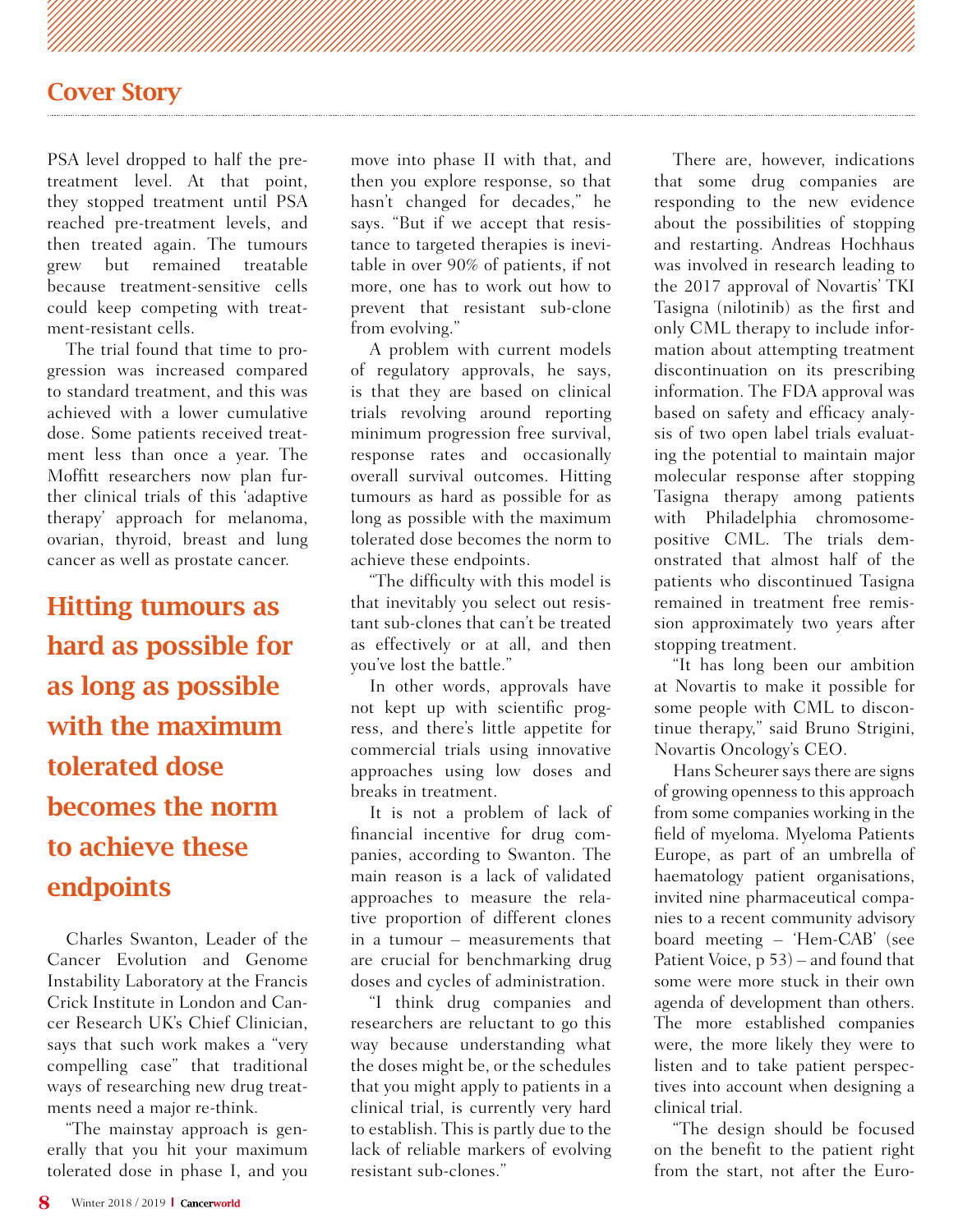"The design should be focused on the benefit to the patient from the start, not after the EMA sends it back saying it's based on too high a dose"

pean Medicines Agency sends it back saying it's based on too high a dose," he says. "Some companies are better at this than others." At future advisory board meetings, he wants drug companies to address directly engaging with patients' organisations on dosing.

#### In the absence of data

Given the general lack of strong data, what are the implications for clinicians who, after discussions with patients, want to take a 'gentler' course of treatment, with the emphasis on avoiding unpleasant drug side effects? There are few hard and fast guidelines.

According to Scheurer, haematologists have very different takes on balancing quality and length of life when it comes to incurable but treatable conditions such as myeloma. Some haematologists tend to focus on hitting the disease as hard as possible, based on findings that the disease could stay away longer. But Scheurer says there needs to be awareness that this is a statistical approach, and not suitable for every patient.

"There's a balance you need to keep advocating, because these kind of approaches tend to look at treatment isolated from the rest of life." he says. "The reality is that there are a lot of new treatments being introduced, and they are often used one after another as one starts not to work.

"We know that the fitter you are when you start treatment, the better the treatments work. So there's a case that, although hitting the disease hard at the start may make it stay away longer, it may also make you more frail, and successive treatments may be less effective. So I believe very strongly that there should always be consideration given to how hitting it hard affects the fitness of the patient."

Scheurer himself, who has had the disease for 13 years, knows about this balancing act. As he contemplates next steps now his cancer is growing again, he's expecting to have conversations with his doctor that will embrace his daily routines, family life and aspirations – and the effects the drugs will have on him. But not all physicians feel able to personalise care, he says.

"The treatments improve and guidelines change so fast in myeloma at the moment, and most doctors and haematologists become a bit insecure and stick to the guidelines or latest journal articles. The picture of the individual patient fades."

Jacob Hygen, Vice Chairman of the Norwegian Blood Cancer patient advocacy group, has had multiple myeloma for 19 years, and after initial high-dose therapy his treatment has generally avoided high doses of new drugs, or drugs in combination. This is partly because there weren't so many options avail-

able when he started drug treatment in 2010, and he and his doctor stayed with the same approach because it seemed to work.

"There is debate in Norway among haematologists about how aggressive you should be in treatment," he says. "On doses and the use of multiple drugs, the reality is that knowledge of myeloma is still behind other blood cancers, so it is a trial and error approach: they just have to see what works for the individual patient."

His doctor is Anders Waage, from the Department of Haematology at the Norwegian University of Science and Technology, and one of Norway's leading multiple myeloma experts. He says the 'less is more' debate partly reflects how complicated it can be to find dosages and approaches that suit individual needs. Some patients will need high doses, others will prioritise fewer side effects, and finding effective ways to discriminate is important.

But generally in cancer there is a bias towards overtreatment, says Waage. "Certainly in multiple myeloma, there's a very marked tendency to start at high doses and continue to relapse, and I'm not sure that's the right thing to do for all patients." If there are signs

"Most doctors become a bit insecure and stick to the guidelines... The picture of the individual patient fades"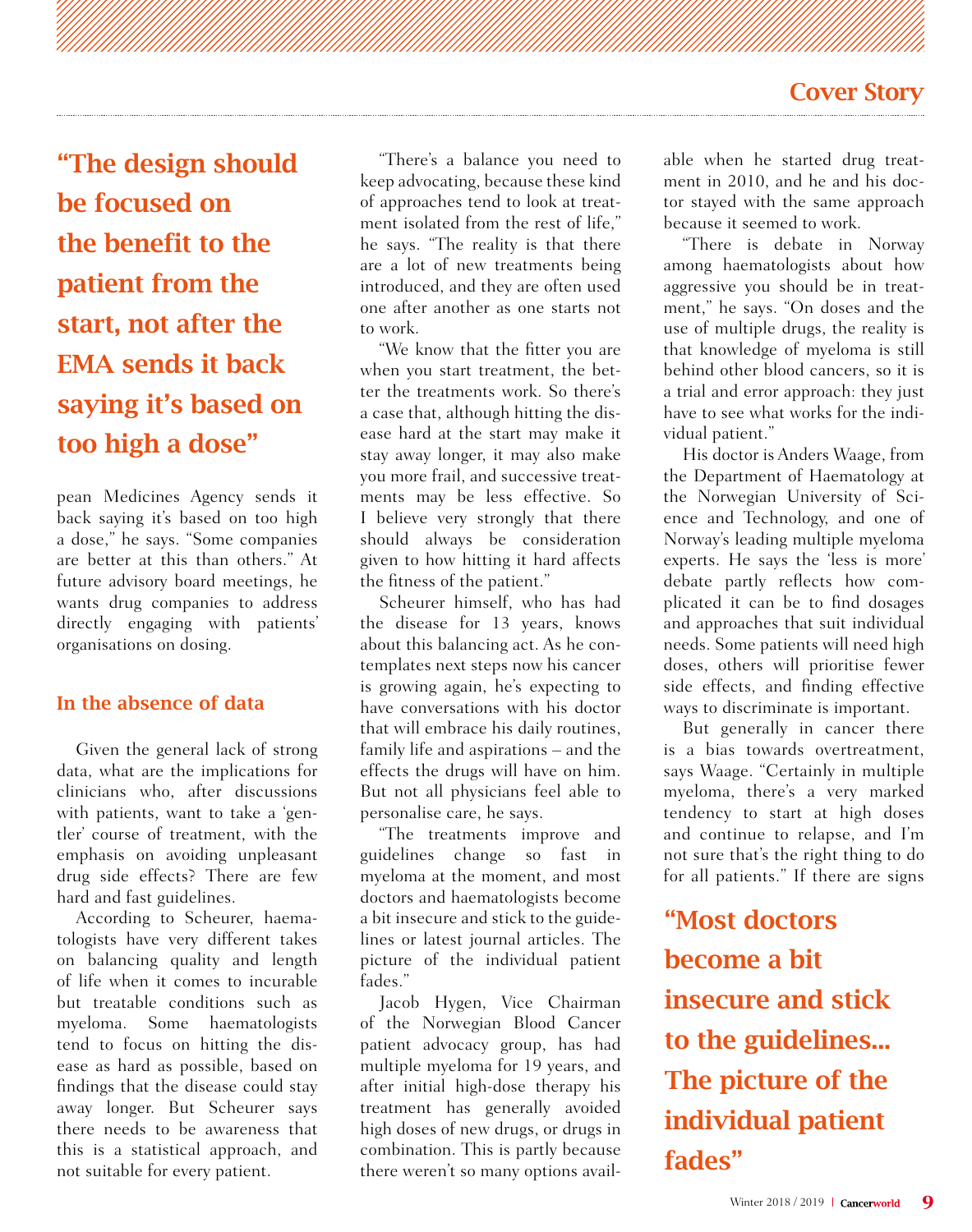of the disease coming back after treatment, there's a real tendency to treat again early if the patient is not on maintenance treatment," he says.

"And the clear tendency in myeloma is that all patients should be on maintenance treatment, which is wrong."

Why is this happening? "I think there's the intuitive thought that if it works well for one dose it might work twice as well if you double the dose," he says. "And of course, there's a lot of pressure from the drug companies. They want to sell more drugs. I think that's a very simple explanation."

He admits that charting a gentler approach with patients, often with the emphasis on quality of life, is not always easy. With studies hard to fund and organise, and in the absence of clear guidelines, physicians like himself effectively go out on a limb if they don't take the 'standard' approach – taking an overview of evidence, drawing on personal experience. In patients whose disease is taking a more indolent, benign course, rather than continuing maintenance treatment he will consider lowering doses or pausing treatment and waiting for relapse – which might take several years.

It doesn't put him in a difficult position, he says – maintenance treatment was not considered standard until recently. "But I think many people are now considering doing as I do, particularly in Europe as opposed to the United States," he says. "We can never let the treatment be worse than the disease."

What doctors like Waage would like to see is a greater balance in drug research: always acknowledging that, for some patients, high or continuous doses will be the right option, but that for many others an approach that maximises quality of life is required – even if it reduces length of life. The problem is that, currently, the evidence base to validate these approaches is badly lacking. The balance is tilted to toxicity.

#### Ways forward

What needs to happen for drug developers to heed the call of Pazdur and others to do a better job of exploring dosing and duration?

A good first step would be to follow the advice of the EORTC's Denis Lacombe, to "re-engineer" the drug development process around finding solutions for patients rather than approval for new products – a problem hardwired into the whole regulatory system.

"I think there's the intuitive thought that if it works well for one dose it might work twice as well if you double the dose"

Closer consultation and involvement of patients in setting the research would inevitably bring the issue of toxicity and minimum effective dosing to the fore. The Hem-CAB meeting convened in June 2018 by Myeloma Patients

Europe, where advocacy groups from a spectrum of haematology diseases were able to discuss their needs and concerns with nine companies active in that field, could make a big difference here.

Other mechanisms that have been floated include a proposal to oblige companies to commit to giving adequate attention to dosing issues as a 'quid pro quo' for getting patients to sign informed consent to participating in first-in-human trials. As Lisa Hutchinson, founding Chief Editor of *Nature Reviews Clinical Oncology*, wrote recently in *Cancer World*, this would not only minimise the risk for patients in trials, but it would also encourage a greater sense of trust in the trial process generally (issue 82, May 2018).

"If sponsors had to sign a commitment to perform optimisation work, it may give patients on the trial the best chance of benefit, and maximise the improvements for future patients by ensuring that when new drugs reach the market, we would have a good idea about optimum dosing and cost-effectiveness," she wrote.

Growing scientific knowledge about the way cancers develop is likely to add to pressure for change: trials and approvals that ignore the emerging evidence about the heterogeneity of tumours, the evolutionary causes of resistance and related dosing issues will be increasingly open to criticism.

Charles Swanton points to a future of approvals based on new types of trials that address emerging resistance in tumours, and pinpoint individualised dosing approaches rather than perpetuating the full frontal attack formula. Finding technologies to benchmark